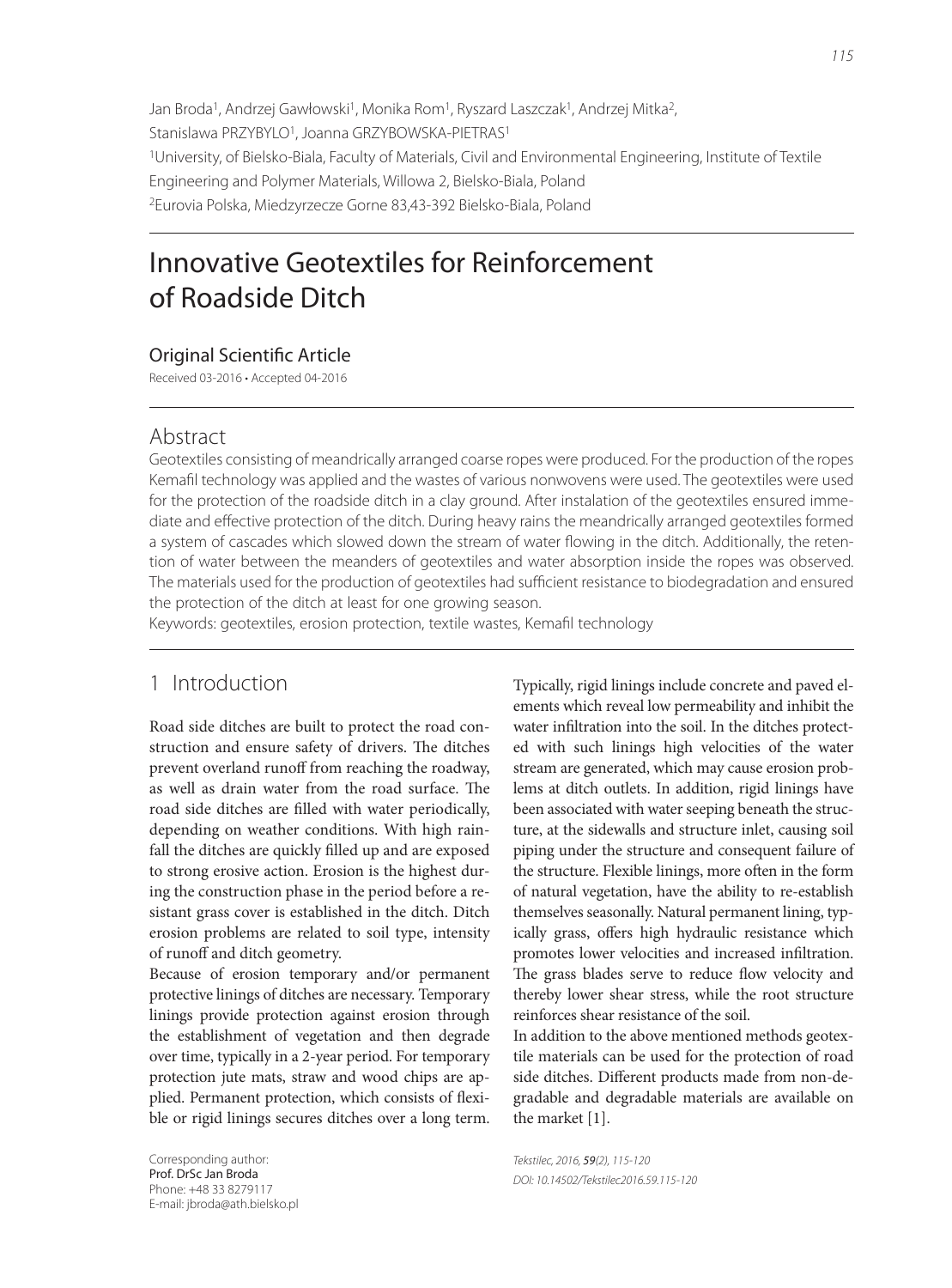Some years ago innovative geotextiles created from meandrically arranged coarse ropes, produced by Kemafil technology, were invented [2]. The technology involves the use of a small circular knitting machine which is equipped with four hooked loopers arranged around a guide tube (Figure 1). The threads guided by the loopers form a tubular knitted sheath around the core. The sheath consists of four stitch courses running parallel to the longitudinal axis of the ropes and the stitch wales running spirally around the rope [3].



Figure 1: The guide tube with loopers in the Kemafil machine

The geotextiles created from meandrically arranged Kemafil ropes were successfully used in Germany for the protection of steep slopes at road construction [4]. In our investigations the geotextiles were applied for the reinforcement of a roadside ditch in a clay ground.

The geotextiles were installed in a trapezoidal roadside ditch, which was built along the new road in the hilly terrain near Bielsko-Biala (Silesia, Poland) (Figure 2a). The ditch was built in the clay soil with

a compact structure characterised by law water permeability.

Initially, the ditch was lined with openwork concrete panels. During high precipitation the ditch was quickly filled with large quantities of water. Due to the inclination of the road (inclination angle 3%) the stream of water in the ditch quickly accelerated and flowed down at high speed. As a result, a serious erosive damage was observed at the ditch outlet (Figure 2b).



Figure 2: The roadside ditch: (a) during the construction of the road; (b) the ditch lined with concrete panels filled with rainwater

To minimize the effect of erosion geotextiles were installed in the ditch and their behaviour during one vegetation season was observed.

## 2 Experimental

#### 2.1 Materials

The coarse ropes with a diameter of 12 cm made from nonwoven wastes were produced. For the production of ropes the strips of woollen nonwoven,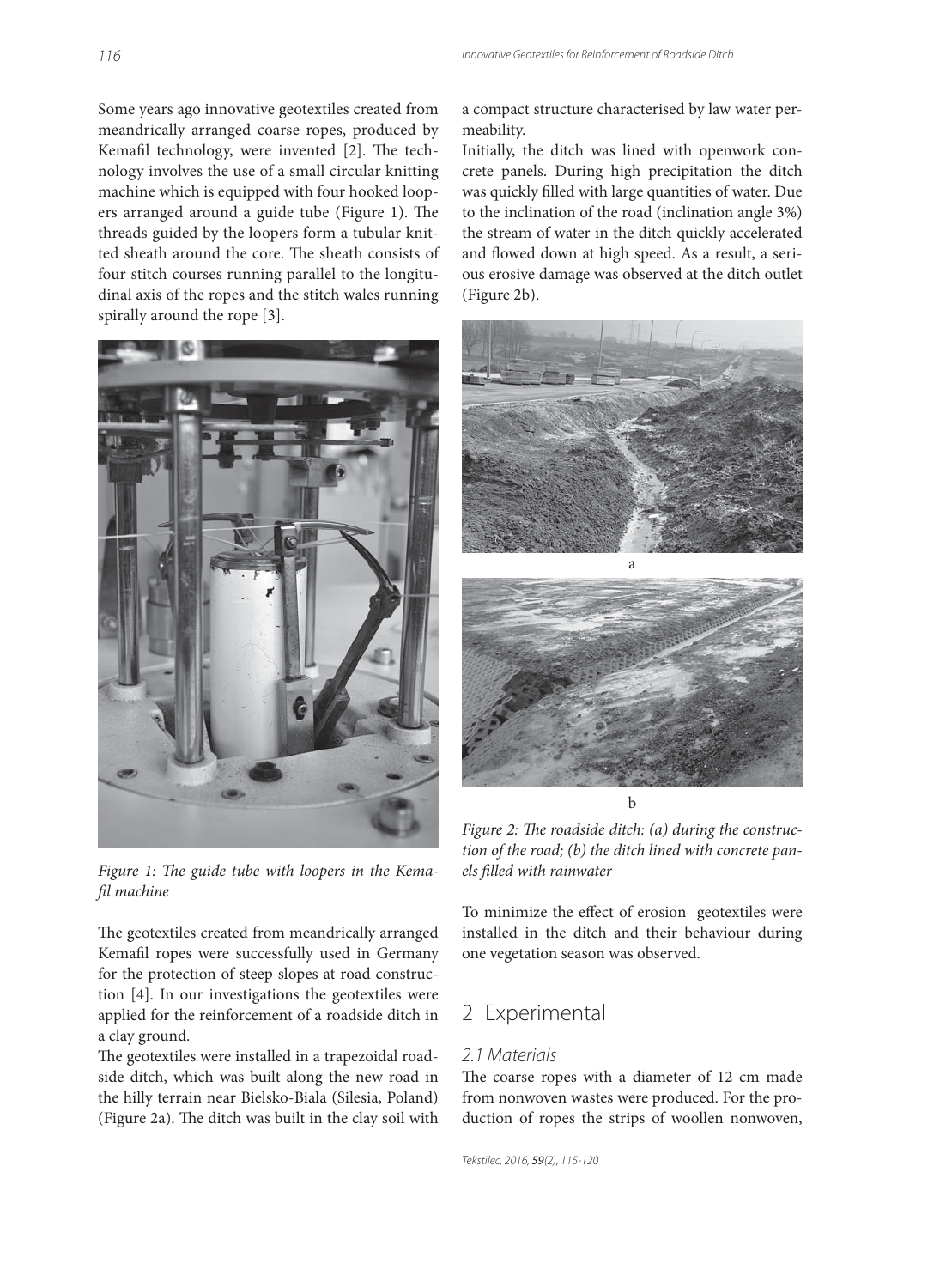| Sample | Row material    | Thickness [mm] | Mass per square<br>meter $[g/m^2]$ | Number of<br>layers | Way of bonding  |  |
|--------|-----------------|----------------|------------------------------------|---------------------|-----------------|--|
|        | wool            | 5.8            | 406                                |                     | needle punching |  |
|        | $wood + iute$   | 3.0            | 512                                |                     | needle punching |  |
|        | recycled fibres | 3.0            | 265                                |                     | stitch bonding  |  |

Table 1: Characteristics of nonwovens used for the production of the ropes

layered needle-punched composite built from two layers of woollen nonwoven separated by jute fabric and a stitch-bonded nonwoven from recycled fibres were used. The parameters of the nonwovens are presented in Table 1. The stitch-bonded nonwoven was produced by Maliwat system from the blend of recycled natural and synthetic fibres. For stitching of the web a polyester multifilament thread with a linear mass density of 148 dtex was applied.

The ropes were sheathed by a cotton twine with a diameter of 3 mm. The ropes were meandrically arranged in segments of a width of 1.8 m. The subsequent turns of meanders were connected with polypropylene chains produced by using a knitting technique.

#### 2.2 Methods

The parameters of the materials used for the production of ropes, before installation and after six months of exploitation in the soil, were determined. The basic parameters of nonwovens: thickness, mass per square meter, tensile strength and elongation at break were measured in accordance with PN-EN ISO 9863-1:2007, PN-EN ISO 9864: 2007 and PN-EN ISO 10319:2010 standards. Additionally, the static and dynamic puncture resistance of the nonwovens were determined according to PN-EN ISO 12236:2006 and PN-EN ISO 13433:2006 standards. The absorption capacity of the ropes was measured according to the PN-72/P-04734 standard. The samples were immersed in water for 12 hours and then their weight in the wet state was determined. After immersion the change of the water content in ropes during subsequent air drying was analysed.

The morphology of fibres before and after six months of exploitation in the ditch were investigated by scanning electron microscopy (SEM). The microscope JEOL JSM 5500 LV operated in backscattered electron mode was used. The observations were carried out for the fibres sputtered with gold in JEOL JFC 1200 ionic sputter.

# 3 Results and discussion

The meandrically arranged geotextiles were installed as the lining of the part of the ditch between the sections lined with the concrete panels (Figure 3a). For the installation of geotextiles the site with the highest road inclination was chosen. The segments of geotextiles were arranged in the ditch with turns perpendicular to the ditch axis. The middle zone of the segments was laid in the bed of the ditch, while its both lateral zones were bent on the ditch banks. The ropes were anchored to the soil with steel "U-shaped" pins, both to the bottom and the banks of the ditch (Figure 3b).





Figure 3: Installation of the geotextiles in the roadside ditch: (a) the overall view of the ditch; (b) connection of concrete panels reinforcement with the geotextiles

Tekstilec, 2016, 59(2), 115-120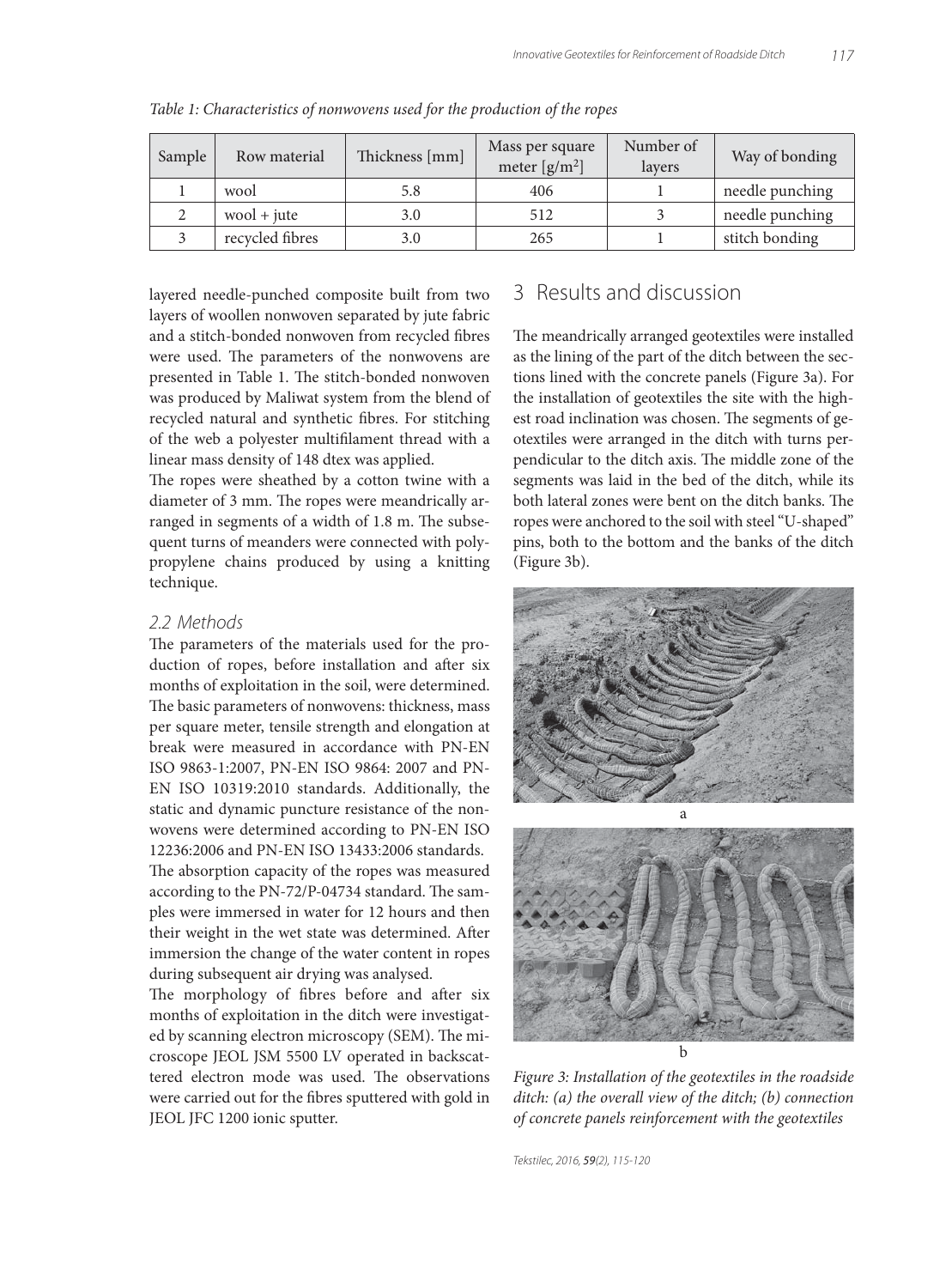The geotextiles were installed in the spring at the beginning of the growing season. In the following weeks the behaviour of the geotextiles in the ditch was monitored.

During heavy rains a system of transversal microdams was observed on the neighbouring turns of ropes installed in the ditch (Figure 4a). On each rope a small cascade was formed, and thanks to that the stream of water successively slowed down and its erosive action was significantly reduced. During light rains retention of water flowing along the ditch was observed. The water stopped in the space between the neighbouring turns of meanders and was absorbed inside the ropes. Later, during dry days, water absorbed by the ropes was slowly released (Figure 4b).



Figure 4: The roadside ditch during exploitation:  $(a)$ cascades formed in the flowing stream; (b) retention of water in the ditch

The water absorption capacity of the ropes depends on the materials used for their production. The absorption capacity of the ropes produced from woollen nonwoven and wool/jute composite is high and equals 535% and 510%, respectively (Figure 5).

During drying in the free state the water absorbed in the ropes is slowly released and the water content is systematically decreased to approximately 100% after one month of drying. The absorption capacity of the ropes made from recycled fibres is much lower and amounts to 205%. During drying the ropes return to the weight of a dry product in one month.



Figure 5: Water absorption capacity of the Kemafil ropes produced from different materials

After six months of exploitation in the ditch the significant change of wool nonwoven parameters is observed (Table 2). The reduction of tenacity equals 50% in warp direction and 60% in weft direction. The reduction of the nonwoven tenacity is connected with the significant decrease of elongation at break as well as static and dynamic puncture resistance. The reduction in static and dynamic puncture resistance equals 88% and 44%, respectively.

The changes of mechanical parameters of the layered wool/jute composite are much greater. The drop of tenacity in warp and weft direction equals 95% and 97%, respectively. Elongation at break in both directions increased several times. Simultaneously, the coefficients of puncture resistance are several times lower.

For the nonwoven produced from the blend of various recycled fibres in warp direction the minimal decrease of tenacity is observed. In the weft direction tenacity increases by 50%. The increase of tenacity is connected with the increase of the nonwoven elongation. Simultaneously, static and dynamic puncture resistance decreases by 36% and 31%, respectively. The weakening of the materials and gradual deterioration of their mechanical parameters is caused by the gradual biodegradation of the fibres. The exploitation of the ropes in a ditch in wet environment favours the development of microorganisms which utilize fibres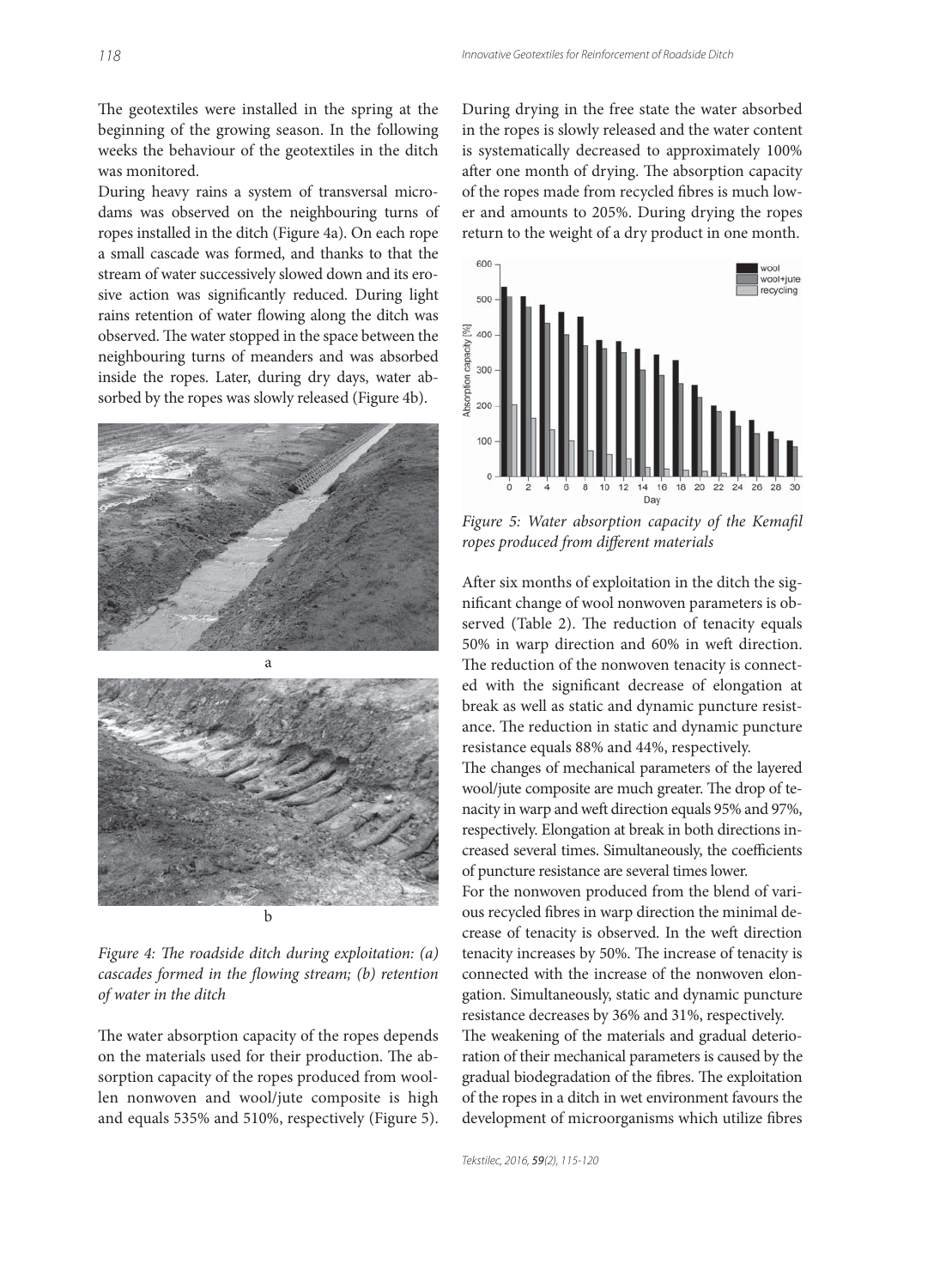| Material           |      | Tenacity [kN/m] |       | Elongation at<br>break [%] |       | Puncture resistance |       |                   |       |
|--------------------|------|-----------------|-------|----------------------------|-------|---------------------|-------|-------------------|-------|
|                    |      |                 |       |                            |       | static $[kN]$       |       | $d$ ynamic $[mm]$ |       |
|                    |      | before          | after | before                     | after | before              | after | before            | after |
| wool               | warp | 0.67            | 0.32  | 40.4                       | 23.0  | 0.16                | 0.02  | 32                | 46    |
|                    | weft | 0.13            | 0.04  | 58.0                       | 35.0  |                     |       |                   |       |
| wool/<br>jute      | warp | 8.7             | 0.48  | 8.3                        | 23    | 0.6                 | 0.02  | 13                | 46    |
|                    | weft | 7.2             | 0.2   | 7.0                        | 35    |                     |       |                   |       |
| recycled<br>fibres | warp | 3.3             | 3.0   | 35.0                       | 30.0  | 0.53                | 0.34  | 29                | 38    |
|                    | weft | 0.63            | 0.96  | 51.0                       | 83.0  |                     |       |                   |       |

Table 2: Mechanical parameters of nonwovens used for the production of the ropes

as a nutrient source. Microorganisms, bacteria and fungi secrete enzymes which systematically degrade the fibres structure. In the case of jute biodegradation leading to fibres fibrillization and complete disintegration occurs very quickly (Figure 6). After six months biodegradation is far advanced and as a result a drastic reduction of mechanical strength of the jute-wool composite is observed.

In the case of wool biodegradation occurs much slower [5]. After six months the characteristic scales observed on fibres surface are practically completely removed and biodegradation causes partial disintegration of the inner parts of the fibres (Figure 7). As a result, a significant reduction of the mechanical parameters measured for the nonwoven produced from wool fibres is observed.



Figure 6: The morphology of jute fibres used for the production of the ropes: (a) before and (b) after six months of the exploitation in the ditch



Figure 7: The morphology of wool fibres used for the production of the ropes: (a) before and (b) after six months of the exploitation in the ditch

Tekstilec, 2016, 59(2), 115-120